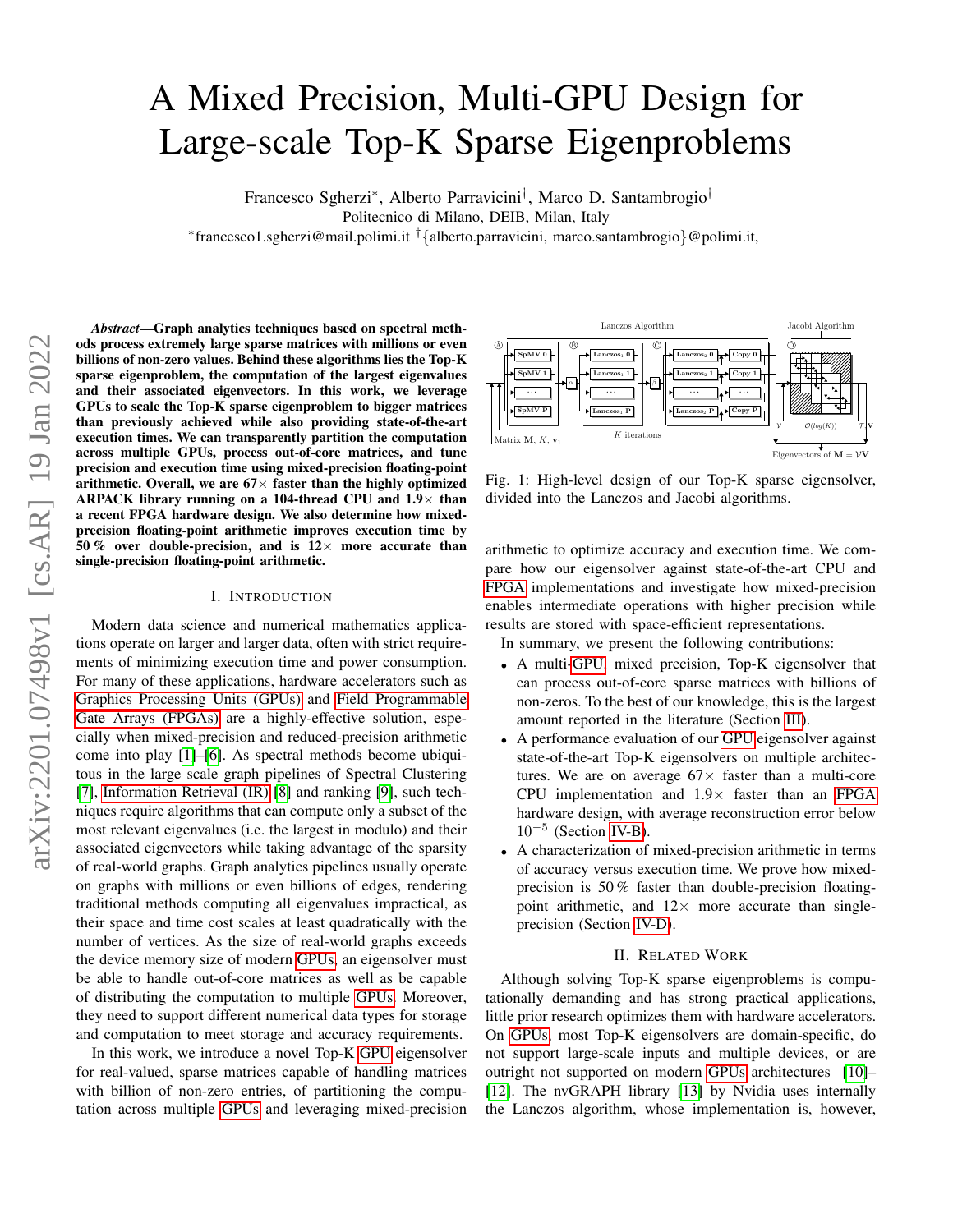not user-accessible. Mixed precision arithmetic on numerical algorithms on [GPUs](#page-0-0) has been evaluated on multiple algorithms from the QUDA library. However, the effectiveness of mixed and reduced precision on the numerically unstable Lanczos algorithm is still unknown [\[3\]](#page-4-8), [\[14\]](#page-4-9).

Custom hardware designs for Top-K sparse eigensolvers have been recently investigated by Sgherzi et al. [\[6\]](#page-4-1), who prototyped their work on high-end [FPGAs](#page-0-0) equipped with [High](#page-0-0) [Bandwidth Memory \(HBM\).](#page-0-0) They investigates the role of mixed-precision arithmetic for Top-K sparse eigensolvers, but the proposed design does not scale to multiple devices or large out-of-core matrices. Moreover, limitations of the [FPGA'](#page-0-0)s [HBM](#page-0-0) controller force unnecessary data replication and allow achieving only a fraction of the maximum [HBM](#page-0-0) bandwidth. To the best of our knowledge, no other work optimizes large Top-K sparse eigencomputations using [FPGAs](#page-0-0) or [Domain Specific](#page-0-0) [Architectures \(DSAs\).](#page-0-0) There are numerous implementations of large-scale Top-K sparse eigenproblem solver for CPUs [\[15\]](#page-4-10)– [\[17\]](#page-4-11). However, none is as well-known as ARPACK [\[18\]](#page-4-12), a multi-core Fortran library that implements the [Implicitly](#page-0-0) [Restarted Arnoldi Method \(IRAM\),](#page-0-0) a variation of the Lanczos algorithm with support for non-Hermitian matrices.

#### III. IMPLEMENTATION

<span id="page-1-0"></span>Our sparse eigensolver employs a two-phase algorithm, as in Figure [1.](#page-0-1) The first step is based on the Lanczos [\[19\]](#page-4-13) algorithm, which takes as input the original matrix M, the number of desired eigencomponents  $K$  and a L2-normalized random vector  $v_1 \in \mathbb{R}^n$ . The algorithm proceeds by incrementally building a Kyrlov subspace (the Lanczos vectors  $V$ ) of M, through vector projections (Algorithm [1](#page-1-1) line 9) and orthogonalizations (lines 11–21). A tridiagonal matrix  $T$  stores the residuals of the previous operations (lines 6, 10) and reduces the problem from size  $n \times n$  to one of size  $K \times K$  ( $K \ll n$ ).

The second phase employs the Jacobi algorithm [\[20\]](#page-4-14) to solve the eigenproblem on the much smaller matrix  $\mathcal T$ . The Jacobi algorithm stores the eigenvalues of M in the main diagonal of  $\mathcal T$ , and the eigenvectors of  $\mathcal T$  in V. The eigenvectors of M are given by  $\mathcal{V}\mathbf{V}$ .

#### <span id="page-1-2"></span>*A. Optimizing sparse eigensolvers for GPUs*

We desire to render our [GPU](#page-0-0) sparse eigensolver scalable to real-world matrices with billions of non-zero values, often encountered in graph analytics. To do so, we devise a workload partition scheme that distributes the computation across multiple [GPUs](#page-0-0) while minimizing unnecessary data movements and synchronization events.

The Lanczos algorithm has two synchronization points (Algorithm [1,](#page-1-1) lines 6 and 10), corresponding to the computation of  $\alpha$  and  $\beta$  (Figure [1](#page-0-1) (A)(B)). Another optional synchronization point occurs if reorthogonalization of the Lanczos vectors is needed (lines [1](#page-0-1)5–18, Figure 1  $\circ$ ). All other operations operate linearly on the input arrays and can be computed across multiple [GPUs](#page-0-0) independently. The input matrix is partitioned by balancing the number of non-zero elements in each partition. All vectors, except for  $v_i$ , are partitioned according to the same <span id="page-1-1"></span>Algorithm 1 Top-K eigenvalues/vectors Lanczos algorithm **Require:** Input Matrix M, partitioned in  $M_1 \ldots M_G$ **Require:**  $K$ , number of output eigenvectors **Require:** *L*2-normalized input vectors  $v_1 := \{v_1^1, \ldots, v_1^G\}$ **Require:** Temporary vectors  $v_{tmp}$  and next vectors  $v_{nxt}$ 1: function  $\text{LANCZOS}(M, K, v_1, v_{tmp}, v_{nxt})$ 2:  $\alpha_1 \leftarrow 0; \quad \beta_1 \leftarrow 0$   $\triangleright$  Initialization<br>3: **for** *i* in 1, *K* **do** for  $i$  in 1,  $K$  do  $4: \rightarrow$  Normalize and compute new Lanczos vector 5: if  $i \neq 1$  then 6:  $\beta_i \leftarrow \sqrt{\sum_{j=1}^G (v_{nxt}^j)^2} \qquad \beta_i \leftarrow ||v_{nxt}||_2$ 7:  $v_i^{[1...G]} \leftarrow \forall_{j \in [1...G]} (v_{nxt}^j/\beta_i) \Rightarrow v_i \leftarrow v_{nxt}/\beta_i$ 8:  $\triangleright$  Compute the next projection 9:  $v_t^{[1...G]} \leftarrow SpMV(\mathbf{M_1} \dots \mathbf{M_G}, v_i^{[1...G]})$ 10:  $\alpha_i \leftarrow \sum_{j=1}^G v_i^j \cdot v_t^j$ 11:  $v_{nxt}^{[1...G]} \leftarrow v_{tmp}^{[1...G]} - \alpha_i v_i^{[1...G]} - \beta_i v_{i-1}^{[1...G]}$ 12: **for**  $j \in [1, i]$  **do**  $\triangleright$  Orthogonalization 13: **if**  $j\%2 \neq 0$  then 14:  $0 \leftarrow \sum_{i=1}^{G} v_{i,k} \cdot v_{t,k}$ 15:  $v_t^{[1...G]} \leftarrow v_t^{[1...G]} - o \cdot v_j^{[1...G]}$  $16:$ 17:  $0 \leftarrow \sum_{i=1}^{G} v_{i,k} \cdot v_{n,k}$ 18:  $v_n^{[1...G]} \leftarrow v_n^{[1...G]} - o \cdot v_j^{[1...G]}$ 19: **if**  $i == j$  **then**  $\triangleright$  Copy to temporary vector 20:  $v_t^{[1...G]} \leftarrow v_n^{[1...G]}$ 21:  $\triangleright$  Tridiagonal matrix  $\mathcal T$  and Lanczos vectors  $\mathcal V$ <br>22: **return**  $\{\mathcal T = [\alpha_1, ..., \alpha_K], [\beta_1, ..., \beta_{K-1}]\}$ return  $\{\mathcal{T} = [\alpha_1, \ldots, \alpha_K], [\beta_1, \ldots, \beta_{K-1}]\}$ 23: **return**  $V = [v_1, ..., v_K]$ 

partition scheme as the input matrix. As the [Sparse Matrix-](#page-0-0)[Vector Multiplication \(SpMV\)](#page-0-0) performs indirect accesses to the vector  $v_i$ , we replicate it to all [GPU](#page-0-0) instead of partitioning it. There is an additional synchronization at each iteration when the previous Lanczos vector becomes the input of the [SpMV.](#page-0-0) We prevent this synchronization by having each [GPU](#page-0-0) copy, in a round-robin fashion, a single partition to a single replica of  $v_i$  (Figure [1](#page-0-1)  $\circled{C}$ ). When all [GPUs](#page-0-0) have completed a cycle,  $v_i$  has been fully copied, and the computation can proceed to a new iteration.

The orthogonality of the Lanczos vectors and the quality of the final eigencomponents produced crucially depends on the output of the scalar product  $(\alpha)$ , line 10) and the L2norm  $(\beta)$ , line 6). For this reason, our eigensolver can perform the intermediate operations of each kernel in double-precision floating-point arithmetic to ensure maximum accuracy. However, vectors can still be stored in single-precision floatingpoint arithmetic, to consume less device memory and better use the available memory bandwidth. In our experiments, other data types (half-precision FP16, BFLOAT16) resulted in numerical instability, and have been omitted from Section [IV.](#page-2-1)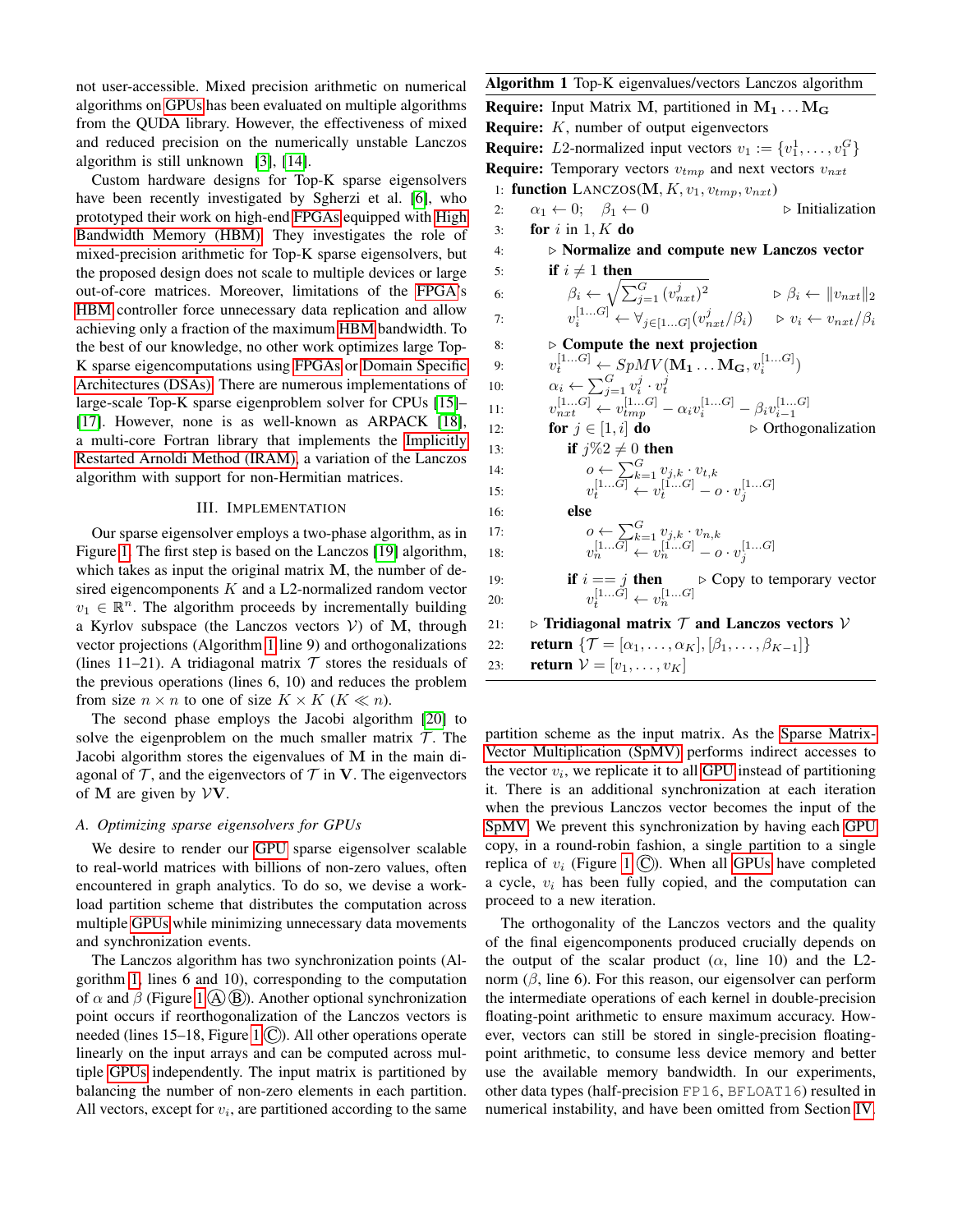<span id="page-2-2"></span>

Fig. 2: Speedup (log-scale, higher is better) of our GPU Top-K sparse eigensolver versus the ARPACK multi-core CPU library, and the FPGA implementation in Sgherzi et al. [\[6\]](#page-4-1). Our GPU implementations runs on a single GPU. The two largest matrices (KRON and URAND) are not supported by the FPGA implementation.

TABLE I: Sparse matrices used in our evaluation, by increasing number of non-zero entries (in millions). We also report the memory footprint in GB of each matrix, stored as COO.

| ID          | Name            | Rows $(M)$ | Non-zeros (M) | Sparsity $(\% )$      | Size (GB) |
|-------------|-----------------|------------|---------------|-----------------------|-----------|
| WB-TA       | wiki-Talk       | 2.39       | 5.02          | $8.79 \times 10^{-4}$ | $0.06$ GB |
| WB-GO       | web-Google      | 0.91       | 5.11          | $6.17 \times 10^{-4}$ | $0.07$ GB |
| WB-BE       | web-Berkstan    | 0.69       | 7.60          | $1.60 \times 10^{-3}$ | $0.10$ GB |
| FL          | Flickr          | 0.82       | 9.84          | $1.46 \times 10^{-3}$ | $0.13$ GB |
| IТ          | italy osm       | 6.69       | 14.02         | $3.13 \times 10^{-5}$ | $0.18$ GB |
| PA          | patents         | 3.77       | 14.97         | $1.05 \times 10^{-4}$ | $0.19$ GB |
| VL3         | venturiLevel3   | 4.02       | 16.10         | $9.96 \times 10^{-5}$ | $0.21$ GB |
| DE          | germany_osm     | 11.54      | 24.73         | $1.86 \times 10^{-5}$ | $0.32$ GB |
| <b>ASIA</b> | asia osm        | 11.95      | 25.42         | $1.78 \times 10^{-5}$ | $0.33$ GB |
| RC          | road central    | 14.08      | 33.87         | $1.71 \times 10^{-5}$ | $0.43$ GB |
| WK          | Wikipedia       | 3.56       | 45.00         | $3.55 \times 10^{-4}$ | $0.60$ GB |
| HT          | hugetrace-00020 | 16.00      | 47.80         | $1.87 \times 10^{-5}$ | $0.61$ GB |
| <b>WB</b>   | wb-edu          | 9.84       | 57.15         | $5.90 \times 10^{-5}$ | $0.73$ GB |
| <b>KRON</b> | GAP-kron        | 134.21     | 4223.26       | $2.34 \times 10^{-5}$ | 50.67 GB  |
| URAND       | GAP-urand       | 134.21     | 4294.96       | $2.39 \times 10^{-5}$ | 51.54 GB  |

## *B. Implementation details*

We implemented our eigensolver using the GrCUDA API [\[21\]](#page-4-15) and GraalVM [\[22\]](#page-4-16) to support several high-level programming languages automatically, while we wrote the core [GPU](#page-0-0) computational kernels in CUDA. Since GrCUDA internally leverages CUDA unified memory, our eigensolver can scale to out-of-core computations on sparse matrices that would not otherwise fit in the [GPU](#page-0-0) memory. We also modified the internal GrCUDA runtime to schedule [GPU](#page-0-0) kernels across multiple devices, using a round-robin device selection policy for kernels operating on disjoint data. Through the partition swapping presented in Section [III-A,](#page-1-2) we minimize unnecessary memory transfers between devices and out-of-core memory pages, guaranteeing scalability in what would be an otherwise memory and transfer-bound computation (Section [IV-C\)](#page-3-1). The small tridiagonal matrices that the Lanczos algorithm outputs  $(\approx 24 \times 24)$  cannot saturate the stream processors of a modern [GPU](#page-0-0) [\[23\]](#page-4-17). Instead, we achieve better execution time by performing this step on a CPU (Figure [1](#page-0-1)  $(D)$ ).

## IV. EXPERIMENTAL EVALUATION

<span id="page-2-1"></span>We evaluate the quality of our sparse eigensolver in terms of execution time and results' quality, and provide a performance

characterization against state-of-the-art sparse eigensolvers running on different hardware architectures. We provide an in-depth evaluation over a single [GPU,](#page-0-0) and validate the scalability of our algorithm over multiple [GPUs](#page-0-0) (up to 8). Most importantly, we assess the impact of mixed-precision arithmetic and prove how reduced precision results in faster execution time with no meaningful detriment to accuracy.

# *A. Experimental Setup*

We measure results for our Top-K sparse eigensolver using up to 8 Nvidia Tesla V100s (16 GB of HBM2 for each [GPU\)](#page-0-0). As baselines, we employ the multi-threaded ARPACK library [\[18\]](#page-4-12), a Top-K sparse eigensolver that uses the [IRAM](#page-0-0) algorithm, running on two Intel Xeon Platinum 8167M (104 threads in total) and 755 GB of DDR4 memory, with singleprecision floating point arithmetic. We also compare against the recent [FPGA](#page-0-0) implementation by Sgherzi et al. [\[6\]](#page-4-1), running on a Xilinx Alveo U280 accelerator card equipped with 8 GB of HBM2 memory. We repeat measurements 20 times, using random initialization for the Lanczos vectors  $v_1$ .

To provide a fair comparison, we use the same collection of sparse matrices in Sgherzi et al. [\[6\]](#page-4-1), enriched with two extremely large matrices (billions of non-zero entries) that do not fit in the [FPGA'](#page-0-0)s and [GPU'](#page-0-0)s device memory, and allows us to test the out-of-core performance of our [GPU](#page-0-0) implementation. All matrices come from the SuiteSparse collection [\[24\]](#page-4-18) and represent graph topologies, although the eigensolvers in our analysis can be applied to other domains as well [\[25\]](#page-4-19).

## <span id="page-2-0"></span>*B. Execution Time Comparison*

We first compare the speed of our [GPU](#page-0-0) eigensolver, when running on a single [GPU,](#page-0-0) against the CPU and [FPGA](#page-0-0) baselines, on matrices of increasing size (Figure [2\)](#page-2-2). Results have been aggregated over an increasing amount of eigenvectors K, from 8 to 24, as the execution time scales linearly with  $K$ . For the [FPGA](#page-0-0) implementation, we use the values reported by the authors. Results of the two largest matrices (KRON and URAND) have been omitted for the [FPGA](#page-0-0) hardware design as it does not support out-of-core computations.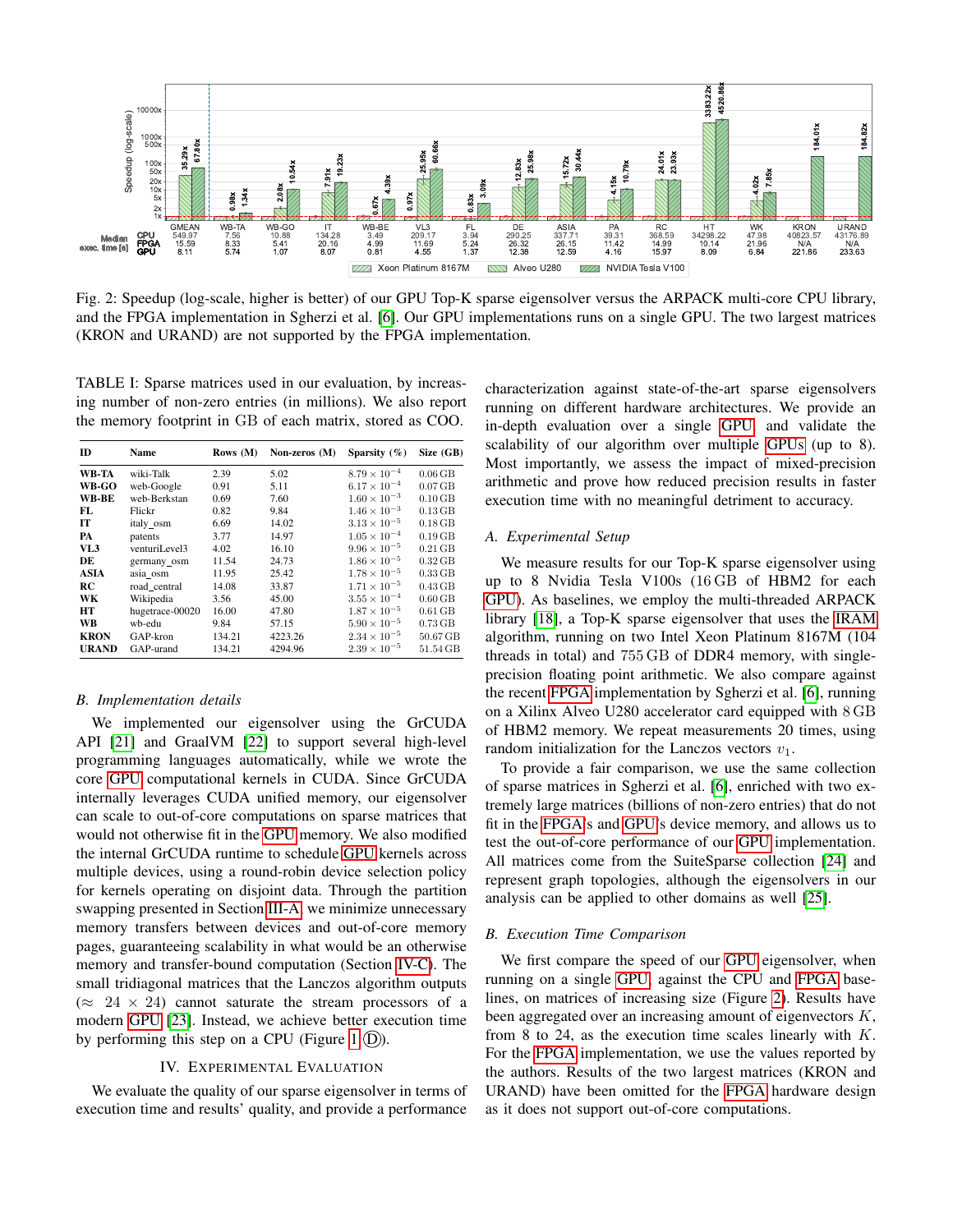<span id="page-3-2"></span>

<span id="page-3-3"></span>Fig. 3: (A) Relative execution time for increasing number of [GPUs.](#page-0-0) Two outlier matrices (plotted separately) perform worse with more [GPUs](#page-0-0) due to the larger inter[-GPU](#page-0-0) communication. B Accuracy of our eigensolver, in terms of orthogonality of the eigenvectors and  $L2$  error, for increasing  $K$ .

CPU and [GPU](#page-0-0) use single-precision floating point arithmetic, while the [FPGA](#page-0-0) hardware design uses 32-bit signed fixed point arithmetic with one bit of integer part (S1.1.30) for Lanczos, and half-precision floating point arithmetic for Jacobi.

Our [GPU](#page-0-0) eigensolver is always faster than both the CPU and [FPGA](#page-0-0) baselines (on the RC matrix the difference is not statistically significant). On average, the [GPU](#page-0-0) eigensolver is  $67\times$  faster than the CPU implementation and  $1.9\times$  faster than the [FPGA](#page-0-0) hardware design. The [FPGA](#page-0-0) hardware design is still competitive in terms of Performance/Watt, as the [FPGA](#page-0-0) design consumes 38W [\[6\]](#page-4-1), versus the 300W of the [GPU](#page-0-0) [\[26\]](#page-4-20).

As our partitioning minimizes inter[-GPU](#page-0-0) data-transfer (Sec-tion [III-A\)](#page-1-2), we are  $\approx 180 \times$  faster than the CPU on very large out-of-core matrices despite storing only a small fraction of the input data on the [GPU](#page-0-0) at any given time.

# <span id="page-3-1"></span>*C. Multi-GPU Performance*

Scaling the computation of the Top-K eigenvectors on sparse matrices to multiple [GPUs](#page-0-0) is far from trivial, as explained in Section [III-A.](#page-1-2) From Figure [3\(a\),](#page-3-2) we observe how our partitioning scheme improves the execution time when using multiple [GPUs,](#page-0-0) with somewhat diminishing returns. On average, two [GPUs](#page-0-0) provide a 50 % speedup, while eight [GPUs](#page-0-0) are close to a 100 % speedup. Only on two very small matrices we observe a loss of performance on systems with 4 or 8 [GPUs.](#page-0-0) This phenomenon is explained by the heterogeneous NVLink interconnection found in V100-based systems like ours [\[27\]](#page-4-21). Some [GPU](#page-0-0) pairs are not directly connected with NVLink, and data transfer has to go through the CPU and PCIe, which has  $\approx 10 \times$  lower bandwidth than NVLink.

### <span id="page-3-0"></span>*D. Impact of Reorthogonalization and Mixed-precision*

To measure the quality of our eigensolver, we measure the average angle that occurs between every pair of eigenvectors. Eigenvectors are by definition pairwise orthogonal, i.e. their

<span id="page-3-4"></span>

Fig. 4: L2 reconstruction error vs. execution time, divided by graph and data-type configuration. The mixed-precision floatdouble-float configuration is 50 % faster than double-precision and has  $12 \times$  lower error than pure single-precision.

angle is  $\pi/2$ , and their dot product must be 0. Figure [3\(b\)](#page-3-3) provides, for increasing  $K$ , the average orthogonality and the L2 norm of  $Mv - \lambda v$ , the reconstruction error computed using the definition of eigenvalues. Both results are aggregated for all matrices due to space limitations. We observe how reorthogonalization improves the results' quality, with  $\approx 2$ degrees of difference compared to the implementation without reorthogonalization. Choosing whether reorthogonalization is suitable or not depends on the application. Spectral methods in machine learning often do not demand the same numerical accuracy as engineering applications, and reorthogonalization increases the algorithmic complexity by an  $\mathcal{O}(nK^2/2)$  factor.

Employing mixed-precision arithmetic in numerical algorithms is usually a matter of trade-offs, with better precision translating to higher execution time. We visualize this behavior in Figure [4,](#page-3-4) showing for each matrix the L2 reconstruction error and the relative execution time, and a linear regression to capture the general trend. In all cases, increasing precision reduces the error and increases the execution time. The floatdouble-float (FDF) configuration (Section [III-A\)](#page-1-2) is 50 % faster than a pure double-precision implementation (DDD). Its error is only 40 % higher, and  $12 \times$  lower than the floating-point implementation (FFF), showing how mixed-precision arithmetic is a great compromise in Top-K sparse eigensolvers.

### V. CONCLUSION

As graph analytics and spectral methods deal with larger and larger sparse matrices, it is critical to have high-performance Top-K sparse eigensolvers to extract low-dimensional representations of sparse datasets. We provide a novel [GPU](#page-0-0) Top-K sparse eigensolver that can scale to out-of-core matrices with billion of non-zero entries, partition the computation over multiple [GPUs,](#page-0-0) and leverage mixed-precision floating-point arithmetic. We are on average  $67\times$  faster than the multicore ARPACK CPU library implementation and  $1.9\times$  faster